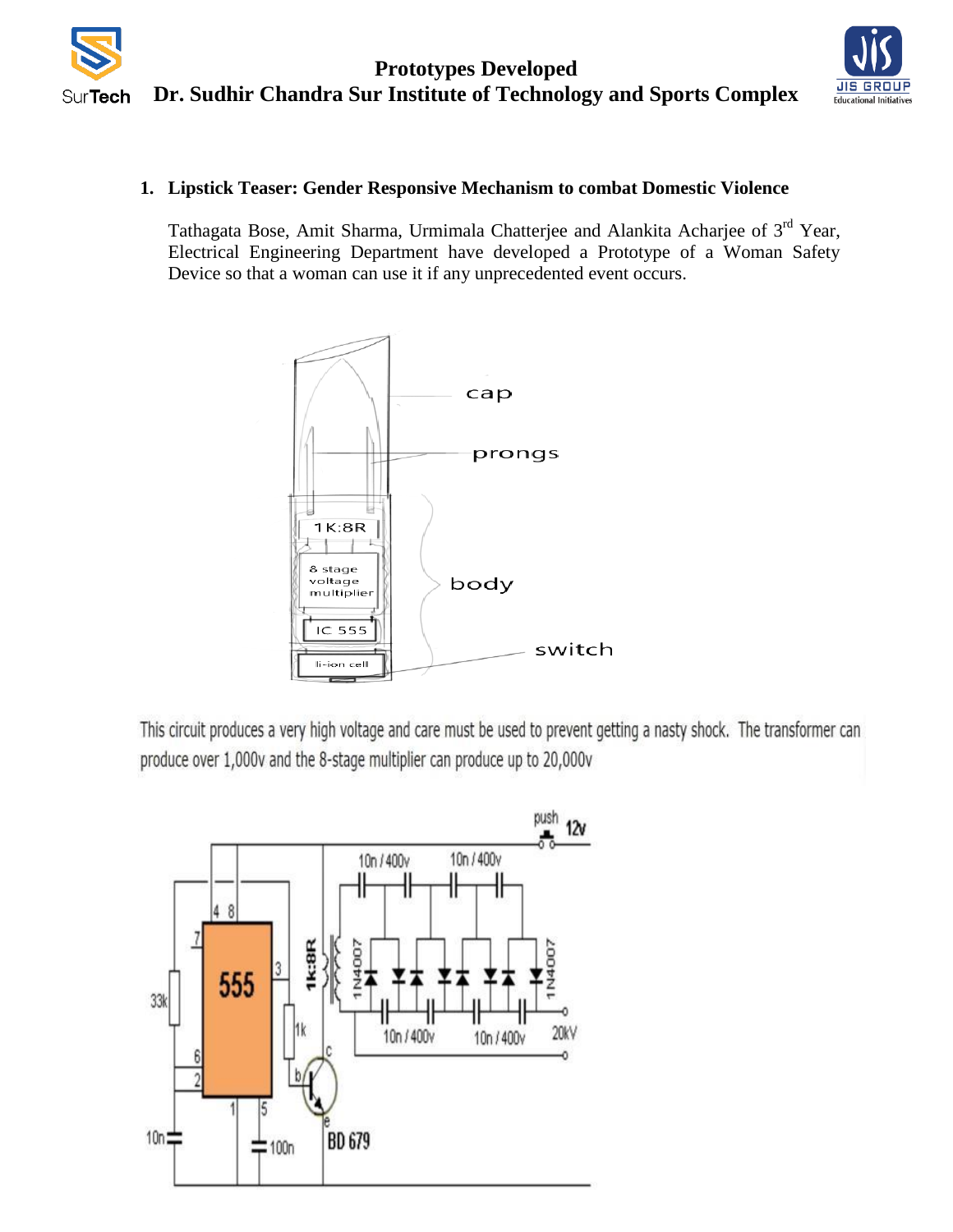



## **2. Electric Bike with 6 Speed Transmissions**

Electric Bicycle with 6 speed gear box transmission is a Prototype Developed by Aman Singh, Pitam Kundu and Anket Singh, students of Automobile Engineering Department.



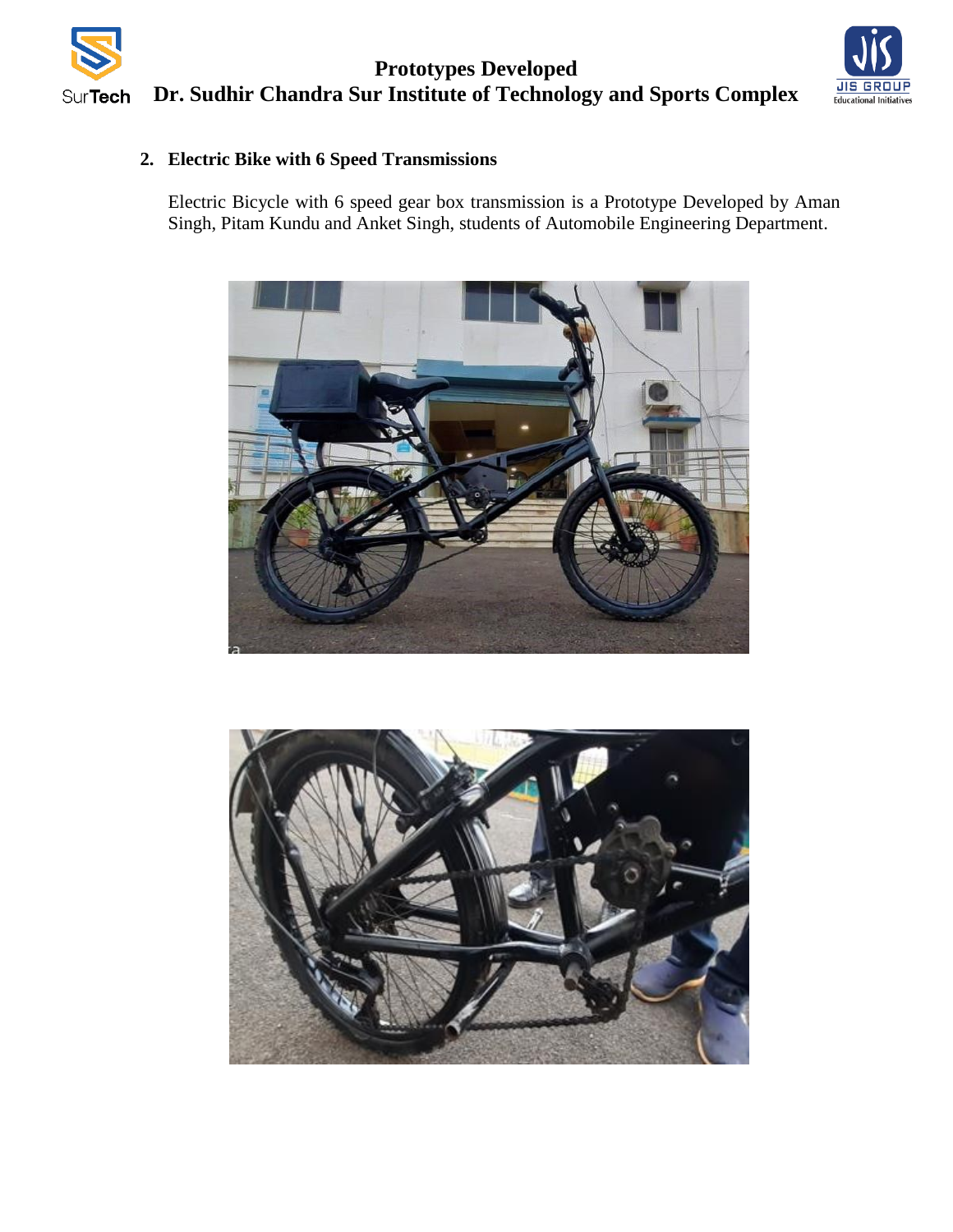

## **Prototypes Developed Dr. Sudhir Chandra Sur Institute of Technology and Sports Complex**



## **3. Drones for Medical Equipment**

Hexadrolance is a prototype made by Vedarko Dasgupta, student of Automobile Engineering to offer a solution for logistics delivery (medical equipment, parcels etc.) to the locations, where reaching through conventional means is tough due to poor roads or sudden natural calamities. This GPS guided hexacopter will easily reach the mapped destination and drop the given payload.

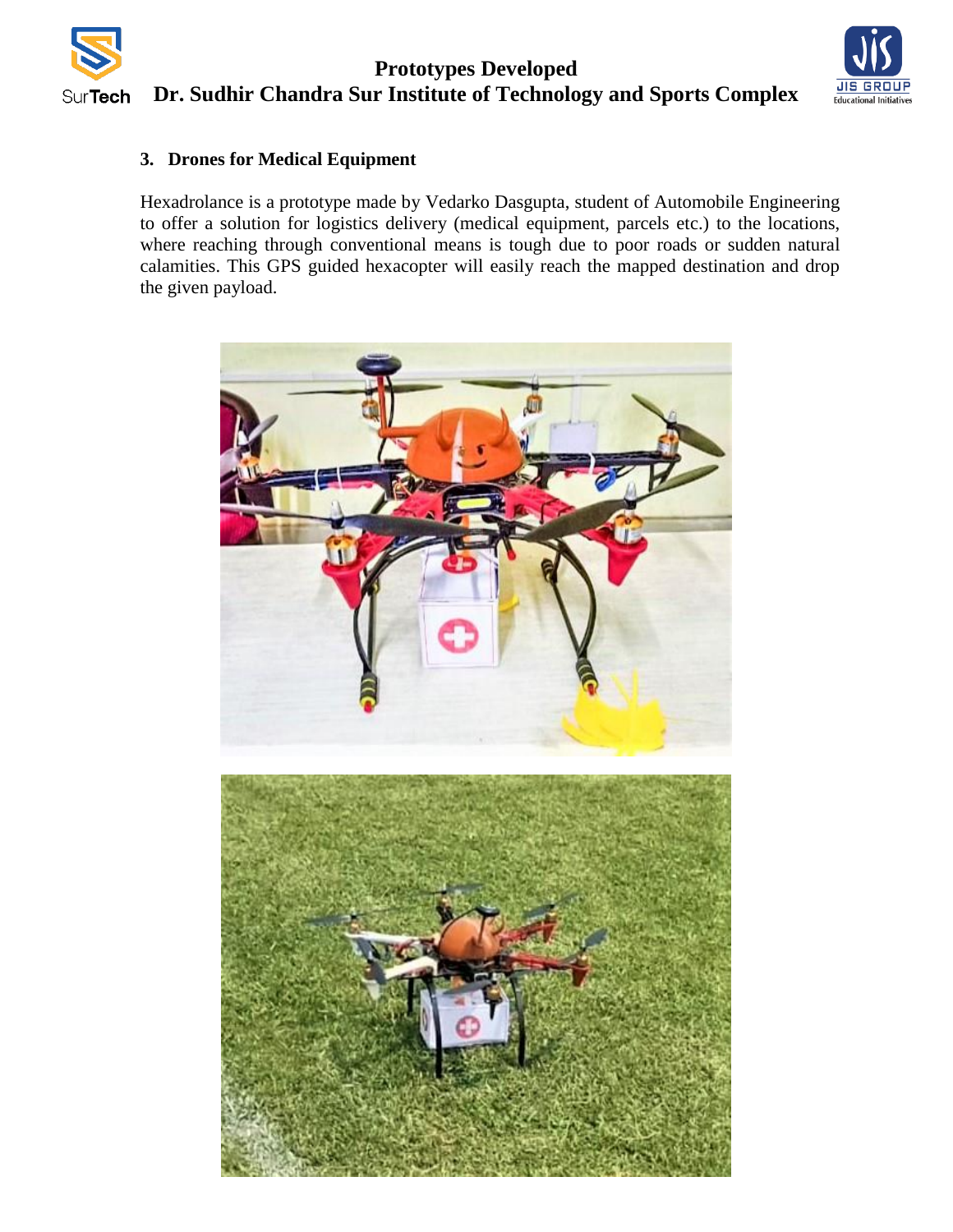



4. Hybrid All Wheel Drive

The Hybrid All Wheel Drive is a prototype developed by Soumya De and Sumit Sinha by recycling the materials through MIG Welding Process.